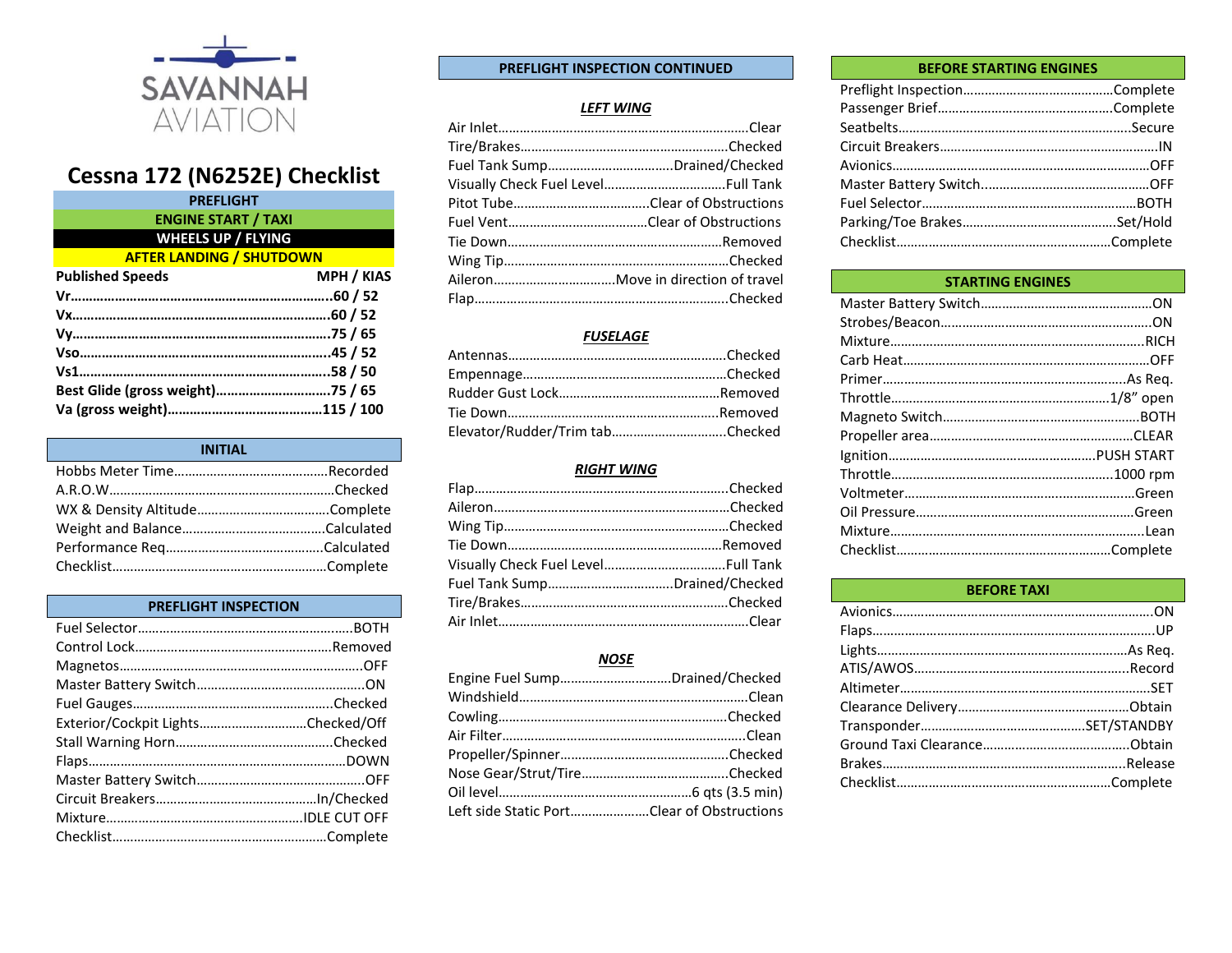| <b>TAXI</b>                                        |
|----------------------------------------------------|
|                                                    |
| Turn and Slip IndicatorMove in Direction of Travel |
|                                                    |
| Heading IndicatorMove in Direction of Travel       |
|                                                    |

# **GROUND ENGINE RUN UP**

| Magneto R/L125 rpm drop/50 diff |
|---------------------------------|
|                                 |
|                                 |
|                                 |
|                                 |
|                                 |
|                                 |

### **BEFORE TAKEOFF**

# **TAKE OFF**

# **CLIMB (1000 MSL)**

# **CRUISE**

# **DESCENT / INBOUND FOR LANDING**

# **BEFORE LANDING**

## **LANDING**

| Below 100 mph (white arc)Flaps as Needed |  |
|------------------------------------------|--|
|                                          |  |
|                                          |  |
|                                          |  |
|                                          |  |
|                                          |  |
|                                          |  |

# **MISSED APPROACH / GO AROUND**

### **AFTER LANDING**

#### **SECURING**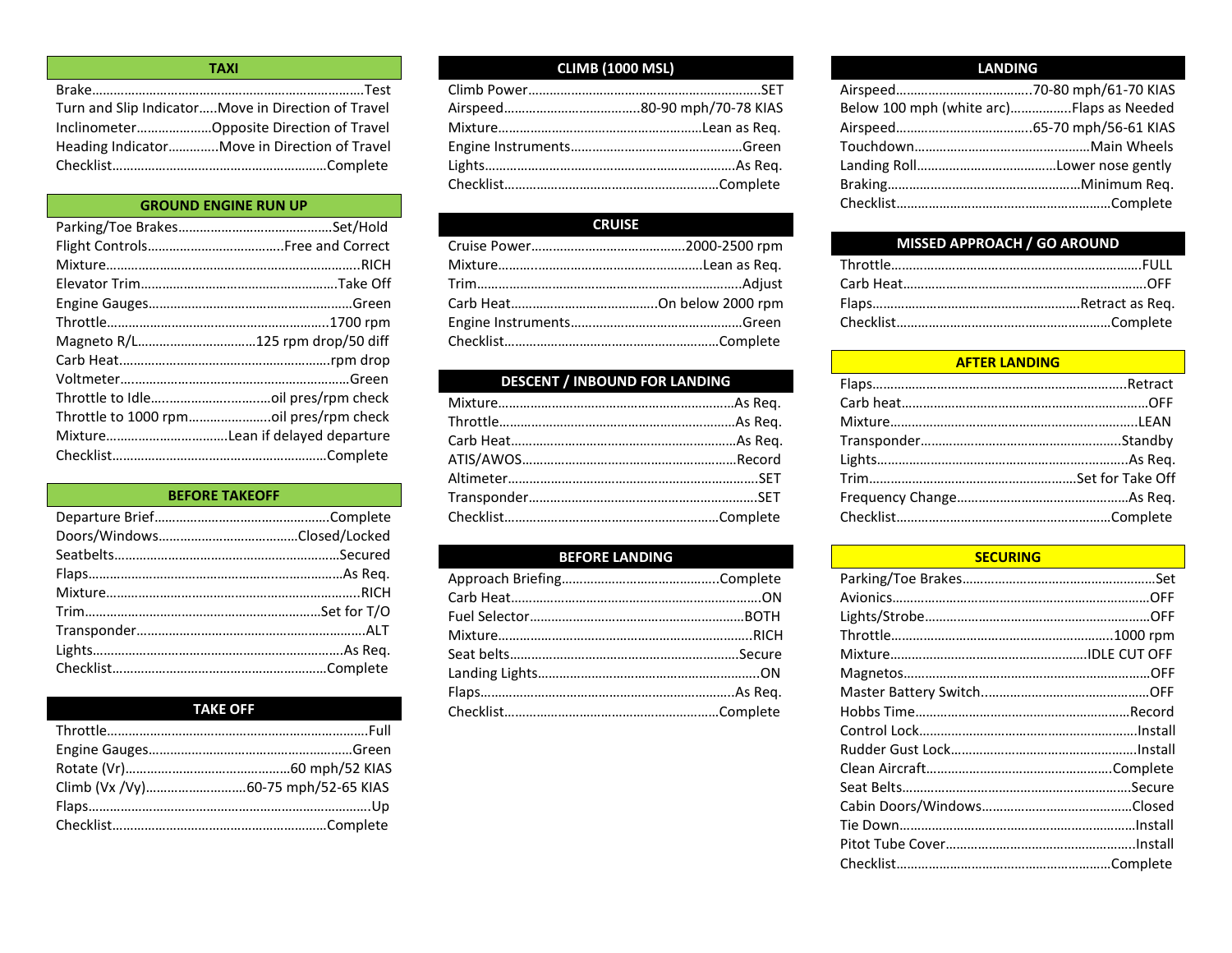

# **Cessna 172 (N6252E) Emergency Checklist**

# **ENGINE FIRE DURING START**

| <b>IF ENGINE START</b> |  |
|------------------------|--|
|                        |  |
|                        |  |
| <b>IF NO START</b>     |  |
|                        |  |
|                        |  |
|                        |  |
|                        |  |
|                        |  |
|                        |  |
|                        |  |
|                        |  |
|                        |  |
|                        |  |

#### **ENGINE FAILURE DURING TAKEOFF ROLL**

#### **ENGINE FAILURE AFTER TAKE OFF**

| Below 500'Land on remaining runway |
|------------------------------------|
|                                    |
|                                    |
|                                    |
|                                    |
|                                    |
|                                    |
|                                    |

# **ENGINE FAILURE IN FLIGHT**

# **FORCED LANDING**

| Landing SiteNote Wind Direction |  |
|---------------------------------|--|
|                                 |  |
|                                 |  |
|                                 |  |
|                                 |  |
|                                 |  |
|                                 |  |
|                                 |  |
|                                 |  |
|                                 |  |
|                                 |  |

#### **ENGINE FIRE IN FLIGHT**

# **ELECTRICAL FIRE**

| <b>IF FIRE IS OUT</b> |  |
|-----------------------|--|
|                       |  |
|                       |  |
|                       |  |
|                       |  |
|                       |  |
|                       |  |
|                       |  |
|                       |  |

#### **CABIN FIRE**

#### **WING FIRE**

| FORWARD SLIP WITH WING FIRE SIDE DOWNWIND |  |
|-------------------------------------------|--|
|                                           |  |